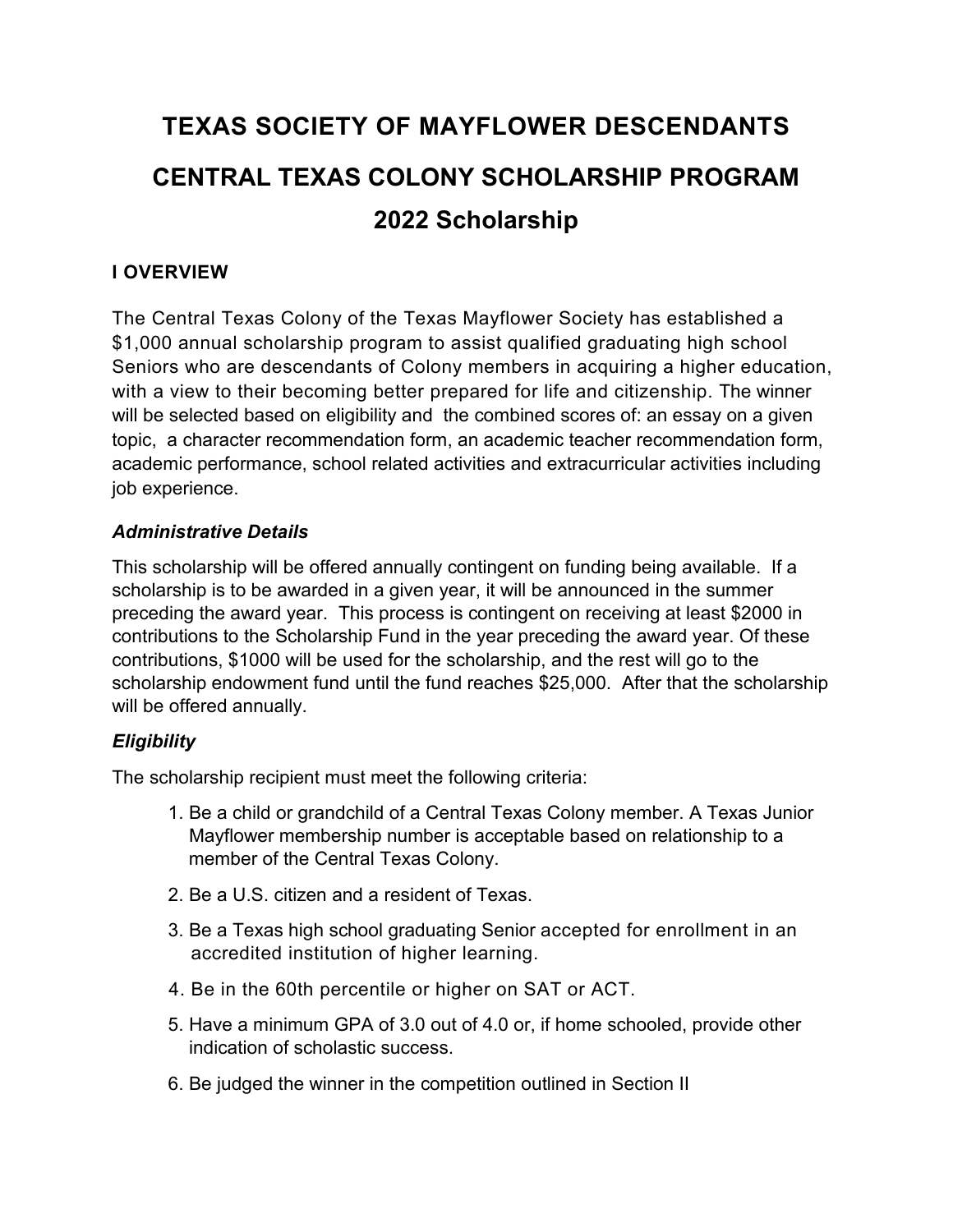#### *General Timeline and Procedure*

The competition will be announced the Summer before the award year. Application packets will be available by August 15. Properly completed entry packets must be received by January 15th of the award year. The winner will be notified no later than March  $14<sup>th</sup>$  of the award year. The scholarship check will be written directly to the winner's chosen institute of higher learning when he/she provides proof of enrollment. If the winner fails to enroll or provide proof of enrollment, the scholarship will pass to the entrant with the next highest score.

## **II COMPETITION**

Applicants must submit an application packet including all of the following:

- 1. Completed Application Form
- 2. Copy of birth certificate(s) or Junior Membership Number showing blood-line relationship to a member of Central Texas Colony
- 3. Proof of residence in Texas
- 4. GPA and SAT and/or ACT scores
- 5. Recommendation Form completed by an academic teacher
- 6. Character Recommendation Form completed by someone other than a family member
- 7. Essay of 500-600 words with cited references on an announced topic (3 copies)

## *2022 Essay Topic*

Topics for this year's competition are (Choose one topic only):

- How is the story of the Mayflower relevant today?
- What Mayflower Pilgrim do you most identify with and why?
- What does my Mayflower ancestry mean to me?
- Compare the Mayflower experience with your experience during the 2020 pandemic.

The Essay must be TYPED, double-spaced, using 12-point type. All references must be cited at the end of the essay.

Three judges who are not members of Central Texas Colony will score the essay on a "blind-judging" basis. The judges will receive specific evaluating criteria to ensure consistency. A three-person Selection Committee will review all the material in the application packet as well as the essay scores.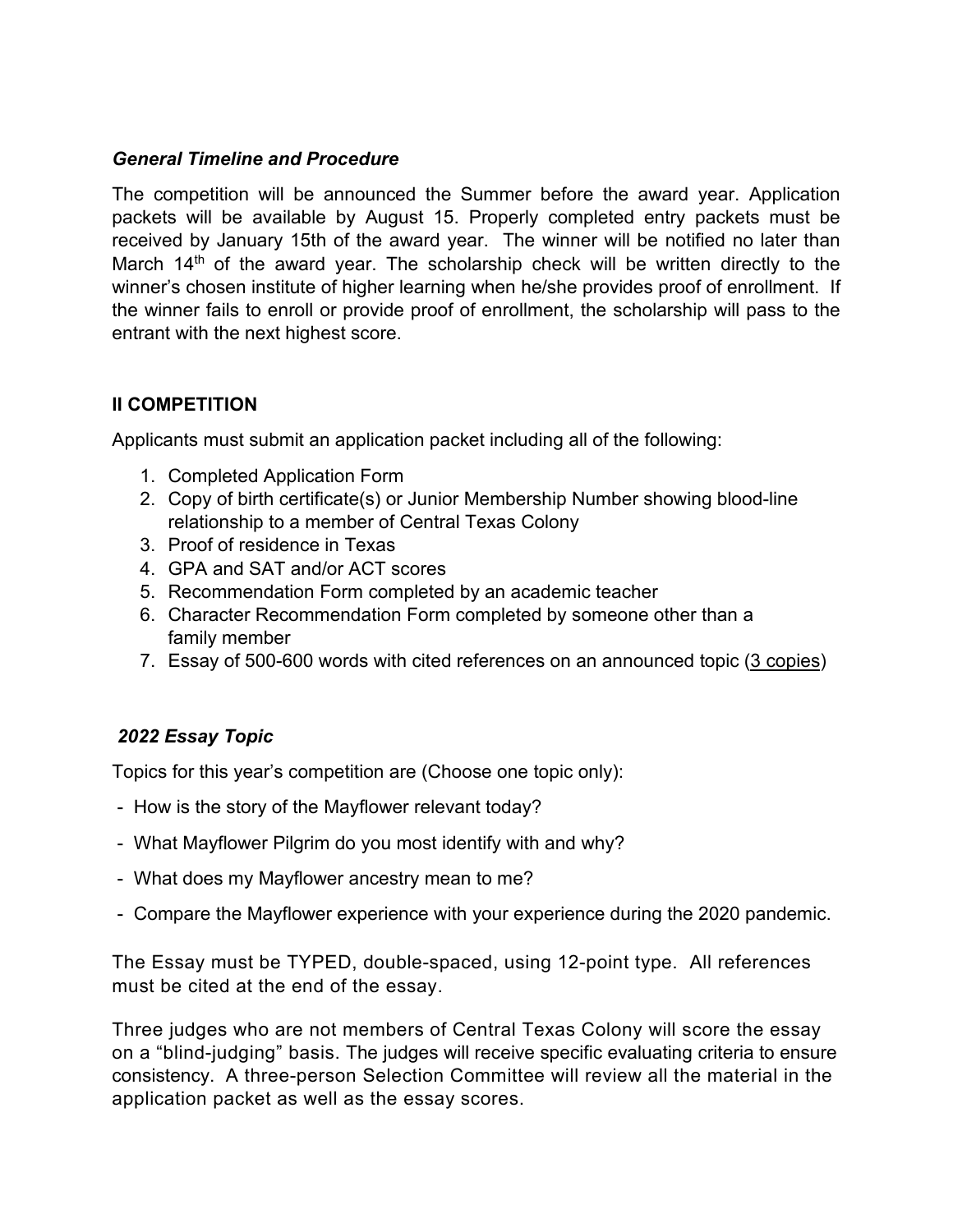#### *How The Scores Are Compiled:*

| <b>Criterion</b>                                             | <b>Possible Points</b> |
|--------------------------------------------------------------|------------------------|
| 1. Properly completed application                            | 4                      |
| 2. Academic recommendation from an academic teacher          |                        |
| (Math, Science, English, or Social Studies)                  | 11                     |
| 3. Character reference from a non-family member              | 11                     |
| 4. 60 <sup>th</sup> percentile on SAT or ACT                 | 11                     |
| 5. GPA of 3.0 or higher on a 4-point scale                   |                        |
| 6. Awards/Honors/Good Citizenship Awards/Leadership          |                        |
| position in a school or community organization (club)        | 11                     |
| 7. Community service (church, volunteer work, Scouting,      |                        |
| 4-H, etc.) and, if applicable, Employment (describe type and | 11                     |
| $length)$ .                                                  |                        |
| 8. Essay                                                     | 30                     |
| <b>TOTAL</b>                                                 | 100                    |

Please note: All applications must be postmarked no later than January 15, 2022. Incomplete or late submissions will not be accepted or evaluated. Because the essay judges do not necessarily live in the same city, it's critical that entrants provide three (3) copies of the essay. DO NOT put your name on your essay. It will be assigned a number before being sent to the essay judges; however, be sure your essay title is on your application form. This will allow the Selection Committee to match the essay scores to the correct applicant.

## *Final Submission of Application*

**Applicant must submit the entire application packet (in one package) via USPS postmarked by January 15, 2022.** All items requested should be sent to the following Central Texas Society of Mayflower Descendants Scholarship Committee person.

Betty Prince, Scholarship Commitee Central Texas Society of Mayflower Descendants 16900 Stockton Drive Leander, TX 78651-3305

**No photos** of applicant are to be sent in the packet.

If Applicant has any questions, please contact BettyPrince <bettyprince25@gmail.com>.